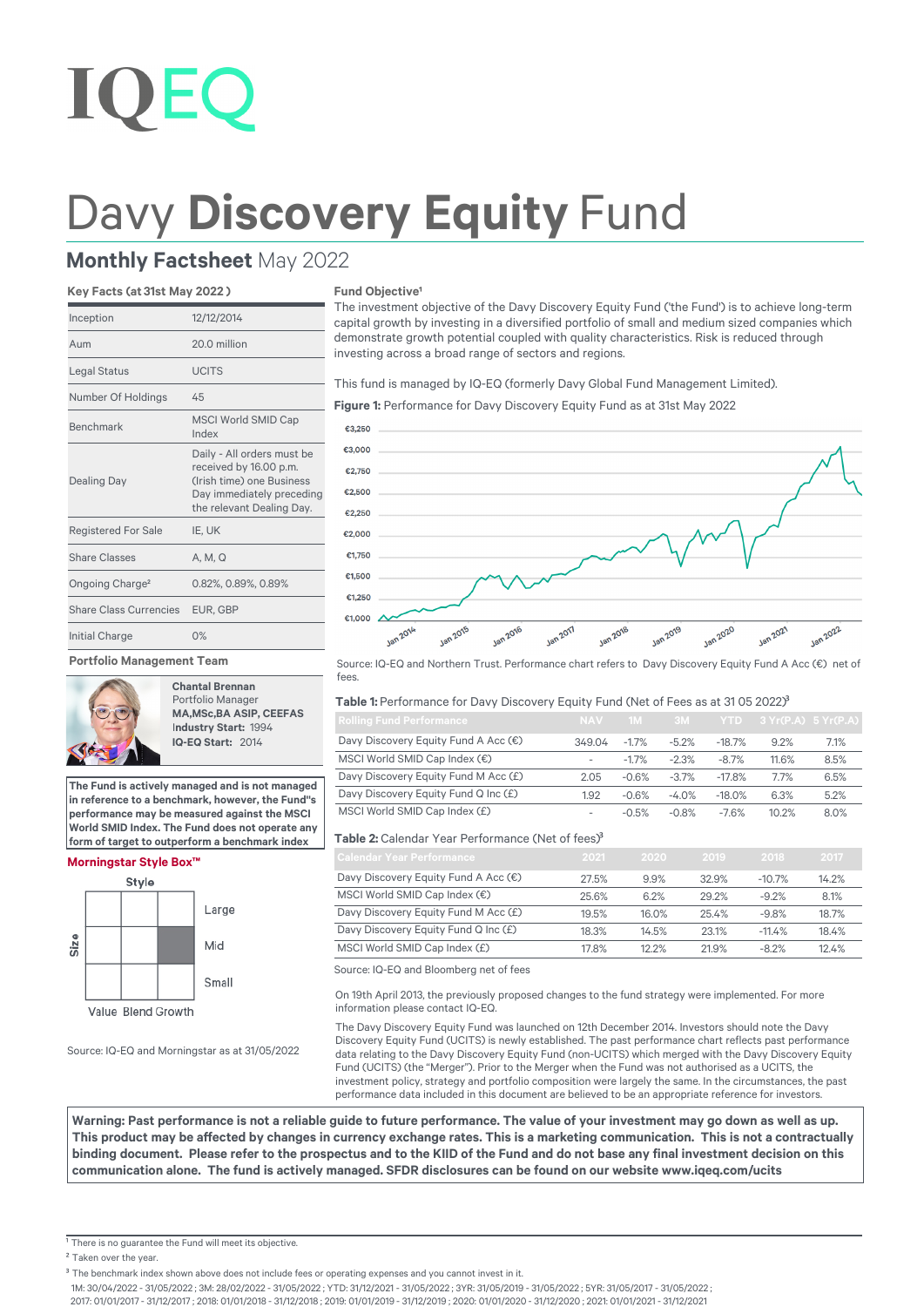

#### **Figure 3:** Sector Allocation (% Equity)<sup>4</sup>



#### **Table 4:** Share Class Identifiers

| <b>Share Class</b>                   | Type         | ISIN.        | <b>SEDOL</b> | <b>Inception Date</b> |
|--------------------------------------|--------------|--------------|--------------|-----------------------|
| Davy Discovery Equity Fund A Acc (€) | Accumulating | IEOOBRJL3F82 | BRJL3F8      | 12/12/2014            |
| Davy Discovery Equity Fund B Acc (€) | Accumulating | IE00BRJL3H07 | BRJL3H0      | 12/12/2014            |
| Davy Discovery Equity Fund L Acc (£) | Accumulating | IEOOBWD1Z317 | BWD1Z31      | 25/05/2015            |
| Davy Discovery Equity Fund M Acc (£) | Accumulating | IE00BD8R7T10 | BD8R7T1      | 19/01/2016            |
| Davy Discovery Equity Fund Q Inc (£) | Distributing | IE00BD8R7X55 | BD8R7X5      | 19/01/2016            |
|                                      |              |              |              |                       |

Source: IQ-EQ and Bloomberg

Warning: Past performance is not a reliable quide to future performance. The value of your investment may go down as well as up. This product may be affected by changes in currency exchange rates. This is a marketing communication. This is not a contractually binding document. Please refer to the prospectus and to the KIID of the Fund and do not base any final investment decision on this communication alone. The fund is actively managed. SFDR disclosures can be found on our website www.iqeq.com/ucits

 $4$  Weightings in holdings, geographic allocation and sector allocation are indicative only and may change subject to the discretion of the Fund Manager. Due to rounding, some totals may not equal 100%.

Please see Page 3 for further information.